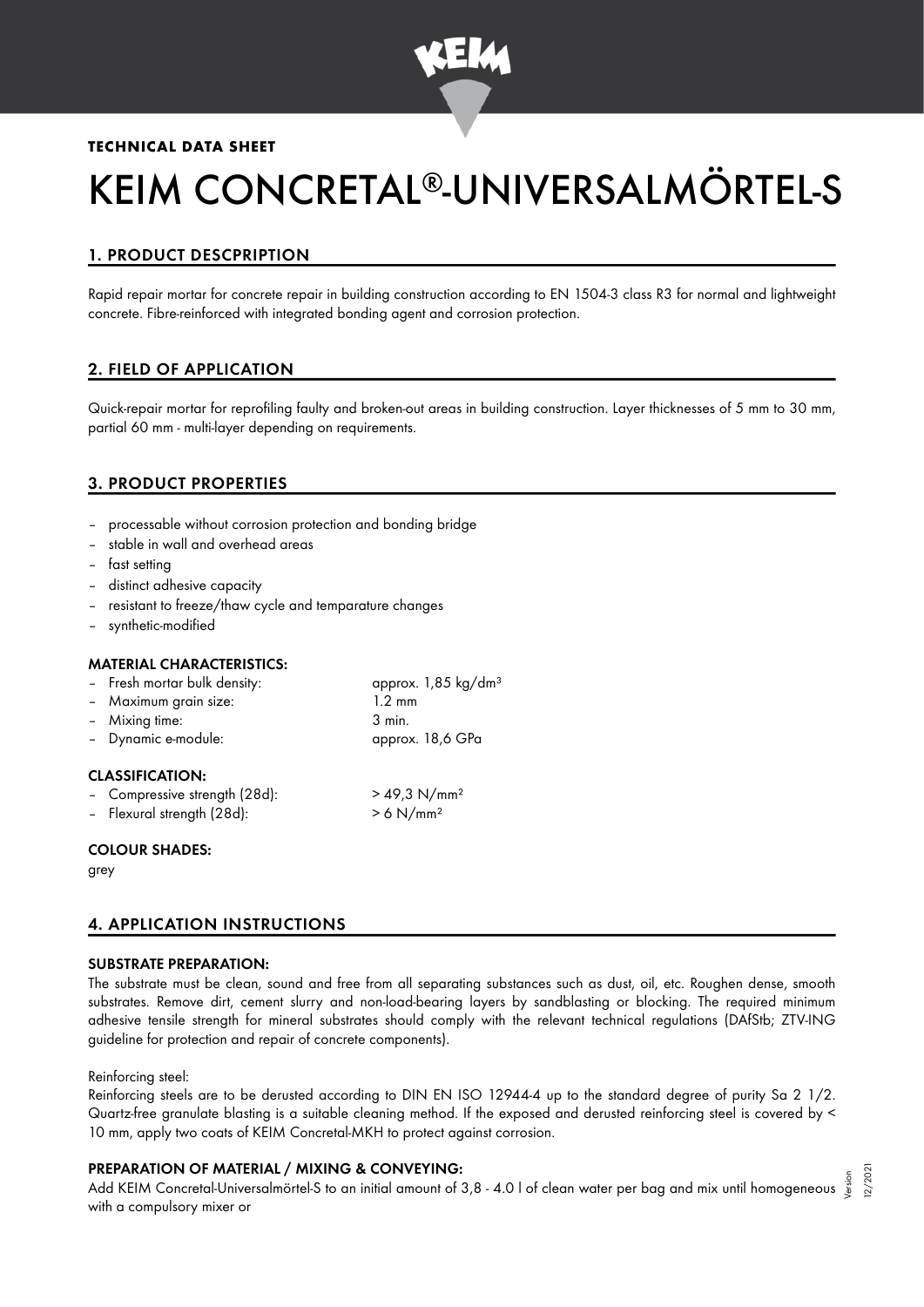slow-running stirrer for approx. 3 min.. Mixing by hand is not allowed. Water addition depends on temperature conditions: low temperature = low water requirement high temperature = higher water requirement

## APPLICATION

Pre-wet the substrate before re-profiling the break-out areas. Highly absorbent substrates must be pre-wetted several times, avoid standing water. First, a thin layer of KEIM Concretal-Universalmörtel-S is pre-filled into the substrate, which is only matt damp, and then reprofiled wet-on-wet. Broken out areas with a depth greater than 30 mm must be reprofiled in several layers. Spray application is not possible. KEIM Concretal-Universalmörtel-S can be smoothed after application and rubbed down with a rubbing board. Carefully level transition areas to the concrete. The strength behaviour is adapted to the requirements of normal building construction.

### LAYERING SYSTEM:

per work step: 5 mm min. layer thickness and 30 mm max. layer thickness Total layer thickness: max. 60 mm

### AFTERTREATMENT:

KEIM Concretal-Universalmörtel-S must be protected from drying out too quickly due to sun or wind, e.g. by covering directly (masking with foil) or keeping moist by laying mats and spraying with water.

#### WORKING TIMES:

| Temperature          | Processing times under different temperature | Time    |
|----------------------|----------------------------------------------|---------|
| conditions           | conditions                                   | units   |
| at + 20 $^{\circ}$ C | 30                                           | minutes |

#### CONSUMPTION:

approx. 1,6 kg/m² per mm

These material consumption values are guide values for smooth substrates. Exact consumption values must be determined by means of test areas.

### CLEANING OF TOOLS:

Clean immediately with water.

# 5. PACKAGING

| <b>Container content</b> | Unit of measure | Quantity on pallet | Type of container |
|--------------------------|-----------------|--------------------|-------------------|
|                          | kg              | 40                 | baa               |

### 6. STORAGE

| max. storage time | <b>Storage conditions</b> |
|-------------------|---------------------------|
| 12 months         | drv<br>frost-free         |

## 7. DISPOSAL

For disposal information refer to section 13 of the safety data sheet.

EC WASTE CODE: Waste code: 17 01 01